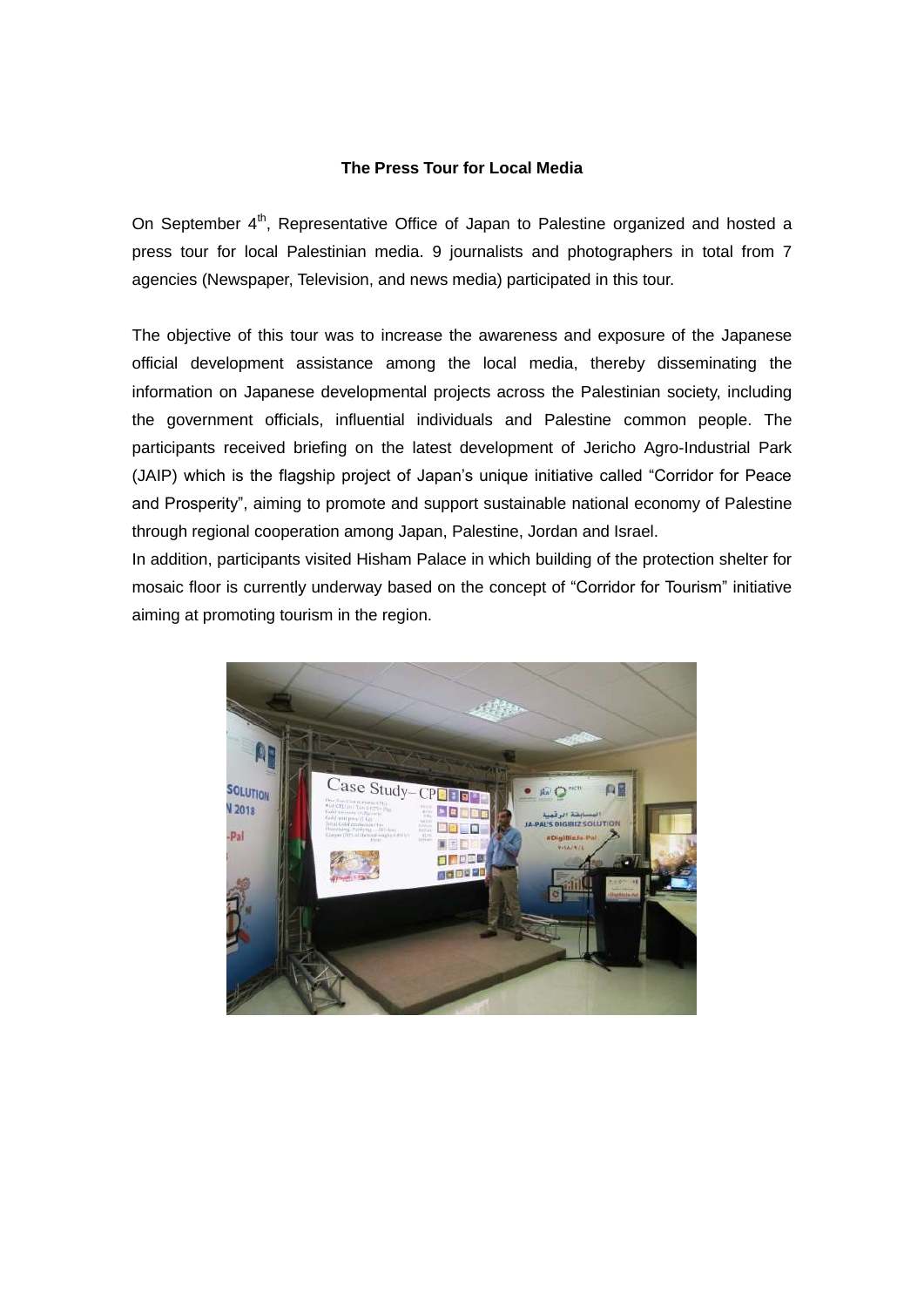



# **Upgrading the "Corridor for peace and prosperity" initiative**

On 11<sup>th</sup> September, 2017, at the first Japan-Arab Political Dialog, Foreign Minister Kono announced Japan's commitment to upgrading the "Corridor for peace and prosperity" focusing on ICT sector and facilitating logistics. In line with upgrading the initiative, Japan held an ICT competition on 4<sup>th</sup> September where 25 Palestinian ICT entrepreneurs presented their business ideas such as "Game Development for an autistic patient" and "Recycle of Waste Electronic Equipment", and the press members covered the competition.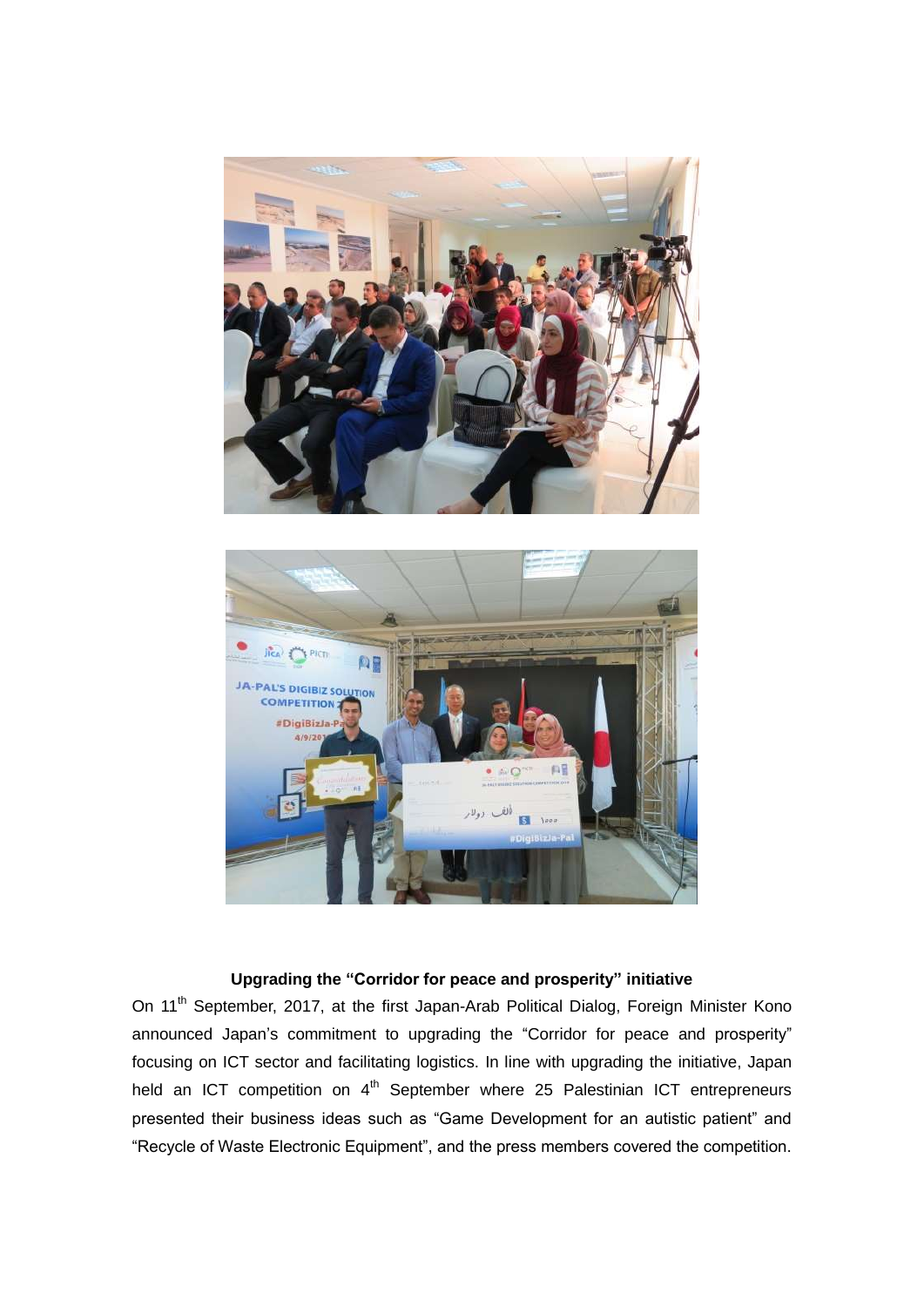This event was broadcasted live by Palestine Broadcasting Corporation (PBC LIVE). Moreover, the press members received briefing on the progress of JAIP from the CEO of Palestinian Industrial Estates & Free Zones Authority (PIEFZA), Dr. Ali Shaath; then, the press members visited a beverage company operating in JAIP. The CEO of PIEFZA told the journalists that "Our dream of developing Palestine sustainable economy through JAIP is coming true with the support of the Government of Japan".



#### **Support for protection of Cultural & Heritage Properties and Tourism Promotion**

Afterwards, the media group visited Hisham's Palace to cover the project of JICA titled "The Project for the Construction of the Protective Shelter and the Presentation of the Great Bath". The project aims to preserve huge mosaic floor of the bath house at Hisham's Palace known as one of the largest mosaic floors in the Middle East and icons of early Islamic Cultural Heritage from Umayyah period.

The media group was briefed on the concept and progress of the project from a JICA's expert and the Palestinian counterpart of the project, Ministry of Tourism and Antiquities. The JICA's expert explained the journalist that this cooperation will protect the cultural heritage of highly historical value that will promote tourism in the region.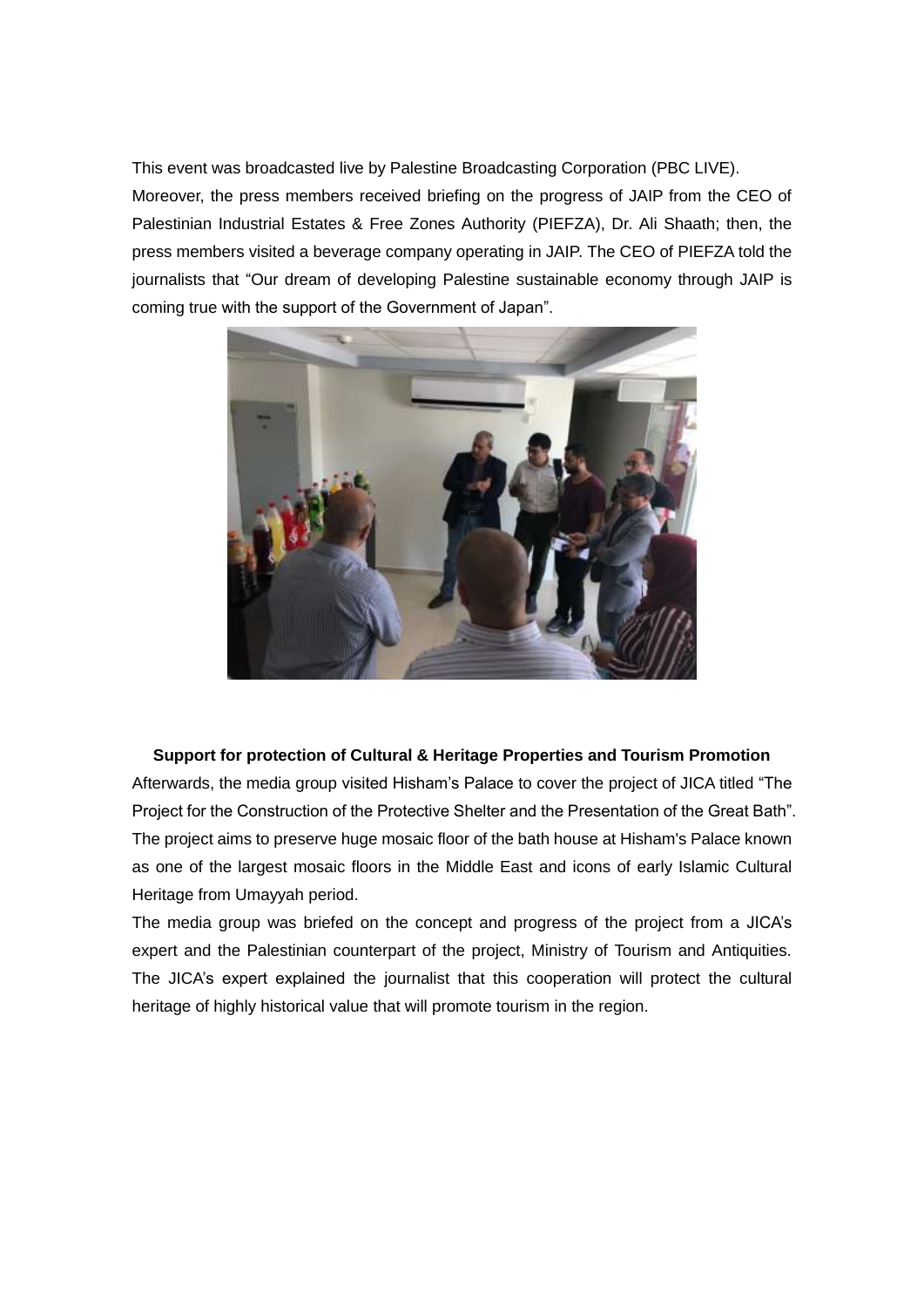

After the press tour, Palestinian newspapers and TVs covered extensively on Japan's official development assistance in Palestine. As an example, one of the major newspapers in Palestine made full coverage on the Japan's developmental cooperation to Palestine. We believe that the Palestinian's understanding on Japan's cooperation was deepened through this press tour.

## **Related document links**

The articles were released after the press tour

**1 TV**

• PBC Television (Arabic) : Sep  $4^{th}$ , 2018

**<https://www.facebook.com/PalestineTv/videos/1043959772437843/>**

Summary: Through Japan's supports, ICT competition were held at JAIP for the first time, 25 participants from West Bank and Gaza competed by economical or sociological project.

 $\cdot$  MAAN News(Arabic): Sep  $4^{\text{th}}$ , 2018

**<https://www.facebook.com/MaanNews.net/videos/286656088827302/>**

Summary: Through Japan's supports, ICT competition were held at JAIP for the first time, 25 participants from West Bank and Gaza competed by economical or sociological project.

## **2 Newspapers**

 $\cdot$  Al-Quds Newspaper(Arabic): Sep 5<sup>th</sup>, 2018

(Title: "During a Meeting in JAIP: Japan to continue its support after the project becoming a fruitful one.

Shaath: More than \$150 Million got invested") page: 4